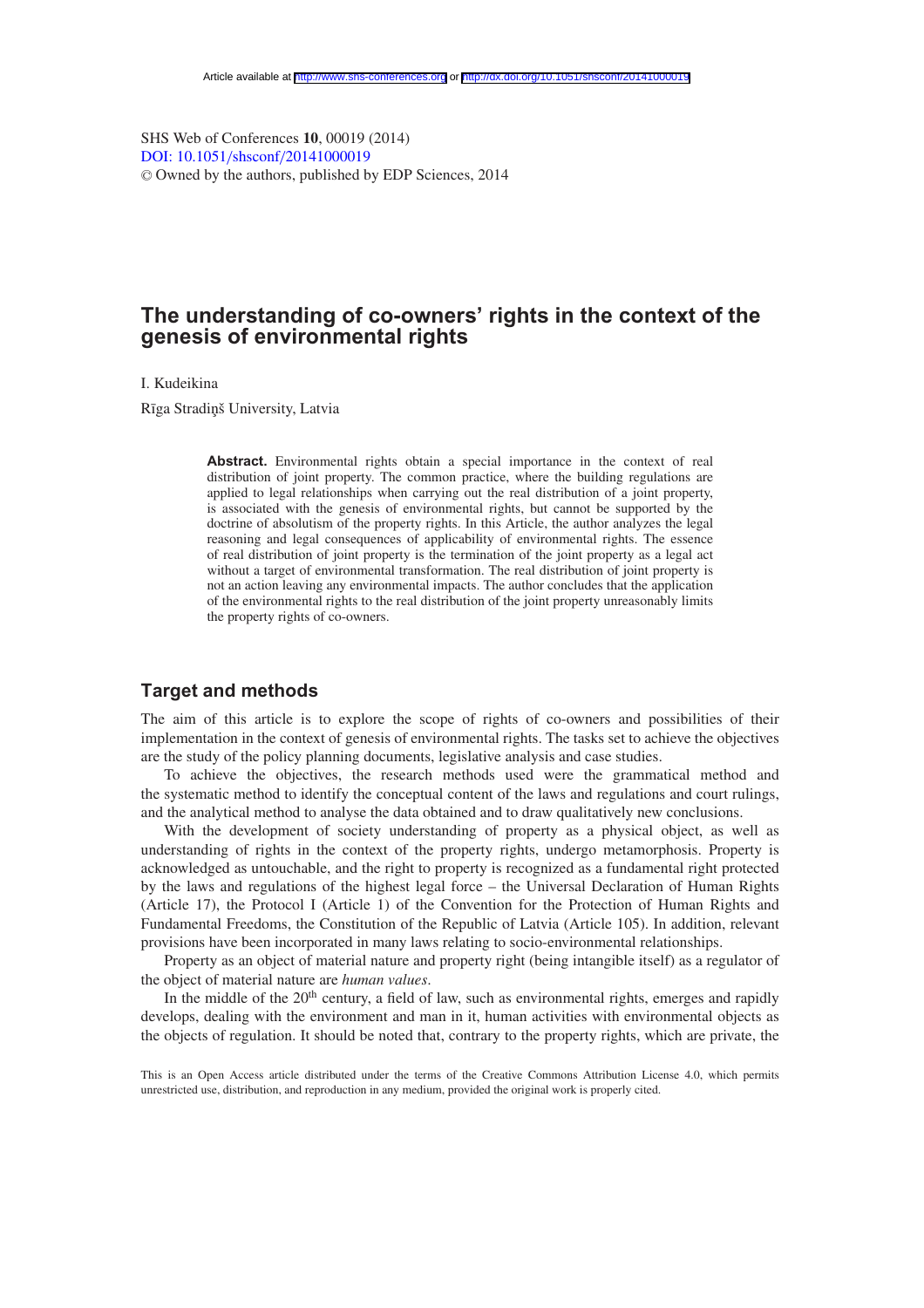### SHS Web of Conferences

environmental rights are public rights. Article 115 of the Constitution of the Republic of Latvia provides that the State shall protect the right of everyone to live in a benevolent environment by providing information on the condition of the environment and taking care of its maintenance and improvement. Environmental conservation is a national responsibility. The Environmental Protection Law entered into force on 29 November, 2006 with the aim to "provide for the conservation and recovery of the quality of environment, as well as the sustainable use of natural resources."

The right for the environment (uncontaminated, etc.) has been declared as a value in the laws and regulations. But what is the attitude of society, owners and commercial operators?

Every individual legal entity wishes to gain the maximum benefit from his/her property. In a joint property the content of ownership rights is distributed among multiple legal entities, and in order to implement one's individual rights fully, the termination of joint ownership has been provided for, involving its real distribution. How the environmental rights affect the rights of co-owners?

Analyzing the content of property rights, one can conclude that the right does not require from the owner to preserve the object of the property and does not require usage of it so that it would be possible to leave it to the future generations. The ultimate goal of environmental rights is to ensure the preservation of natural resources for the future generations. How to balance the benefits of property rights with the responsibilities of environmental rights? What is the legal or ethical basis to look at the co-owners rights for distribution of the joint property through the lens of environmental rights?

With the development of society, the understanding of the property as a physical object and hence understanding of the property rights, developed. The modern understanding of the property rights is known since the works of the Ancient Roman lawyers. The concept of property rights is so extensive that the features of property tights cannot be given. Article 927 of the Civil Code provides that "Ownership is the full right of control over property, i.e., the right to possess and use it, obtain all possible benefit from it, dispose of it and, in accordance with prescribed procedures, claim its return from any third person by way of an ownership action."

Real estate (including land) is one of the major public economic values, the use of which affects each individual's financial well-being.

Each individual legal entity wishes to gain the maximum benefit from his/her property, fully utilizing the property rights. It is a legitimate right. But the content of property rights does not ensure the owner's responsibility to preserve the object of property, and to use it and to leave it to the future generations. This raises the question of how to reconcile the often differing interests of various entities with the needs and interests of general public (the state)?

The real distribution of joint property is a legal private act, where the co-owners in their coherent expression of will have to take into account, however the priorities of the public. This results from the Land Survey Law adopted on 14.09.2006. In accordance with Section 3, Clause 8, the land use planning project is to be developed also for distribution units of land in a co-ownership. With the aim of promoting the land property improvement, the law contains such requirements, which are not provided by the Civil Code in reference to the real distribution of property. The mutual continuity and supplement between legal norms cannot be found, because the property was originally a private institute, which would require some references and links to the Civil Law.

One of the instruments for aligning the individual and community interests is the spatial planning. By Section 2 of the Law "Spatial Development Planning Law" of 13.10.2011, it was set out that "spatial development is planned in such a way that would raise the environmental quality, ensure sustainable, effective and rational utilisation of territories and other resources, as well as purposeful and balanced development of economy." It is the detail planning that is to be recognized as one of the main instruments ensuring that the public and governmental interests in usage of a particular territory are duly coordinated with the interests of particular owner of real estate. The Constitutional Court of the Republic of Latvia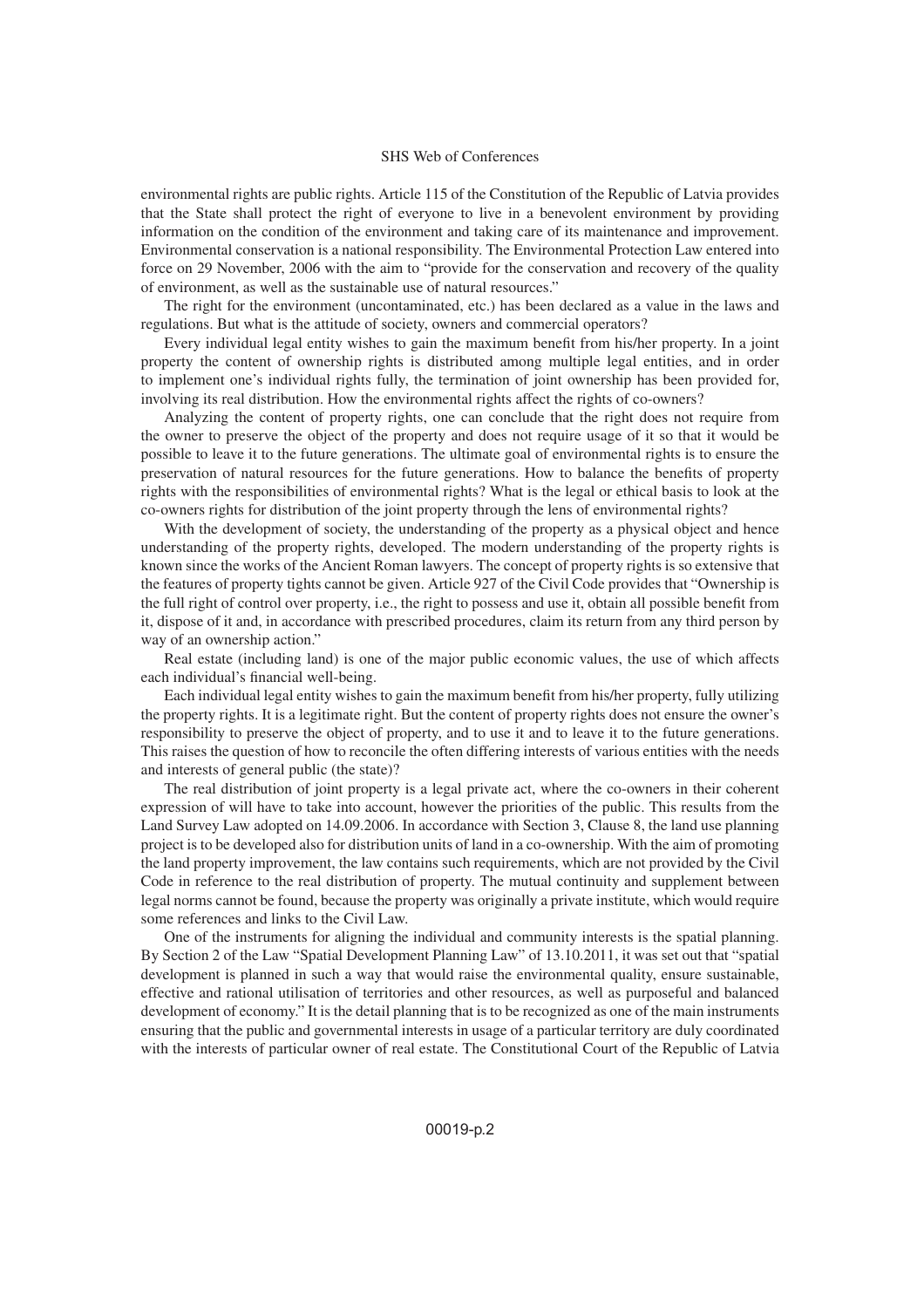#### Int. Conf. SOCIETY. HEALTH. WELFARE.

repeatedly stated that in its judgments about the conformity of the spatial planning documents with the Latvian Constitution of the Republic of Latvia.<sup>1</sup>

As professor Ilma Čepāne pointed out, "not understanding the meaning of sustainable development, the requirements in the field of environmental protection may be disproportionately reduced for the purposes of economic interests" (Cep ane, 2011). Opposing this view, it should be emphasized that by beholding the property only as an object of economic activity, regardless of property rights as an absolute value, the co-owners' rights are reduced unreasonably.

The grammatical and the systemic interpreting of those laws and regulations relating to distribution of the real estate, in view of environmental rights, it is evident that environmental laws are aimed at the regulation of construction (as an environmentally transformative action).

Thus, in accordance with Regulation No. 496 "Classification of the targets as to the use of real estate and Order of detection and change of targets of the use of real estate" of 20.06.2006 of the Cabinet of Ministers, the land use can be divided into two main groups:

- 1) The land on which building is not the primary land use building is permitted in cases where it is necessary for the purposes of the permitted use;
- 2) land for building.

The grammatical analysis of the legal provision supports the conclusion that the distribution is based on building (its possibility or ban). All lands are divided into those, on which building is possible and those on which it is not. The division of land is made on the basis of its economic usability.

The legal target of the distribution of the joint property is to terminate the joint property, not addressing the issue of land development, where the legal framework of environmental rights would be supported.

Planning of measures for environmental protection has been set as a responsibility of the local governments. Thus, the first paragraph of Article 7 of the Law "On Local Governments" states that the municipal council has the right to issue binding regulations on the city's or county's land use. So, regulatory rules and requirements for building that affect and apply also to real property distribution may differ in every republican city or municipality. Various municipalities, for example, have laid down different minimum parcel size and, consequently, in case of a real distribution co-owners are in different positions, in one case, a minimum land size is 0.6 ha, but in others it is 1 ha. Co-owners, regardless of their particular municipality, legally being in the same position, in event of a real distribution find themselves in the different legal positions, because in case a piece of land is located in one municipality the real distribution is possible, but if a piece of land is in another – then it is not. This approach limits the rights of co-owners.

In addition, in terms of hierarchy of the laws and regulations, the binding municipal regulations are subordinated laws having a lower legal power than the Civil Law, which grants the right of co-owners to the distribution joint property. Also, from this point of view it is wrong to apply the local binding regulations in case of real distribution of joint property.

Ownership is one of the oldest public regulatory rights; it is a *value* with thousands of years- long traditions, while the environmental rights are a relatively new law that has developed a quantitative segment, but still does not have quality coverage. In particular, the areas affecting the rules of environmental rights have been defined, but it is not defined explicitly, "how deep" the environmental rights should provisionally regulate this or that area of legal relations. Kristine Krūma, the Judge of the Constitutional Court, states: "Environmental protection should be an integral part of the process of the development, and it cannot be considered in isolation. Thus, in order to promote sustainable development, it is important to balance the economic development and the environmental protection."<sup>2</sup>

<sup>&</sup>lt;sup>1</sup> See, e.g., Judgement of 16 December 2005 to the Case No 2005-12-0103 by the Constitutional Court of the Republic of Latvia.  $2$  Separate Opinion of Kristīne Krūma, Judge of the Constitutional Court, to the Case No 2008-03-03.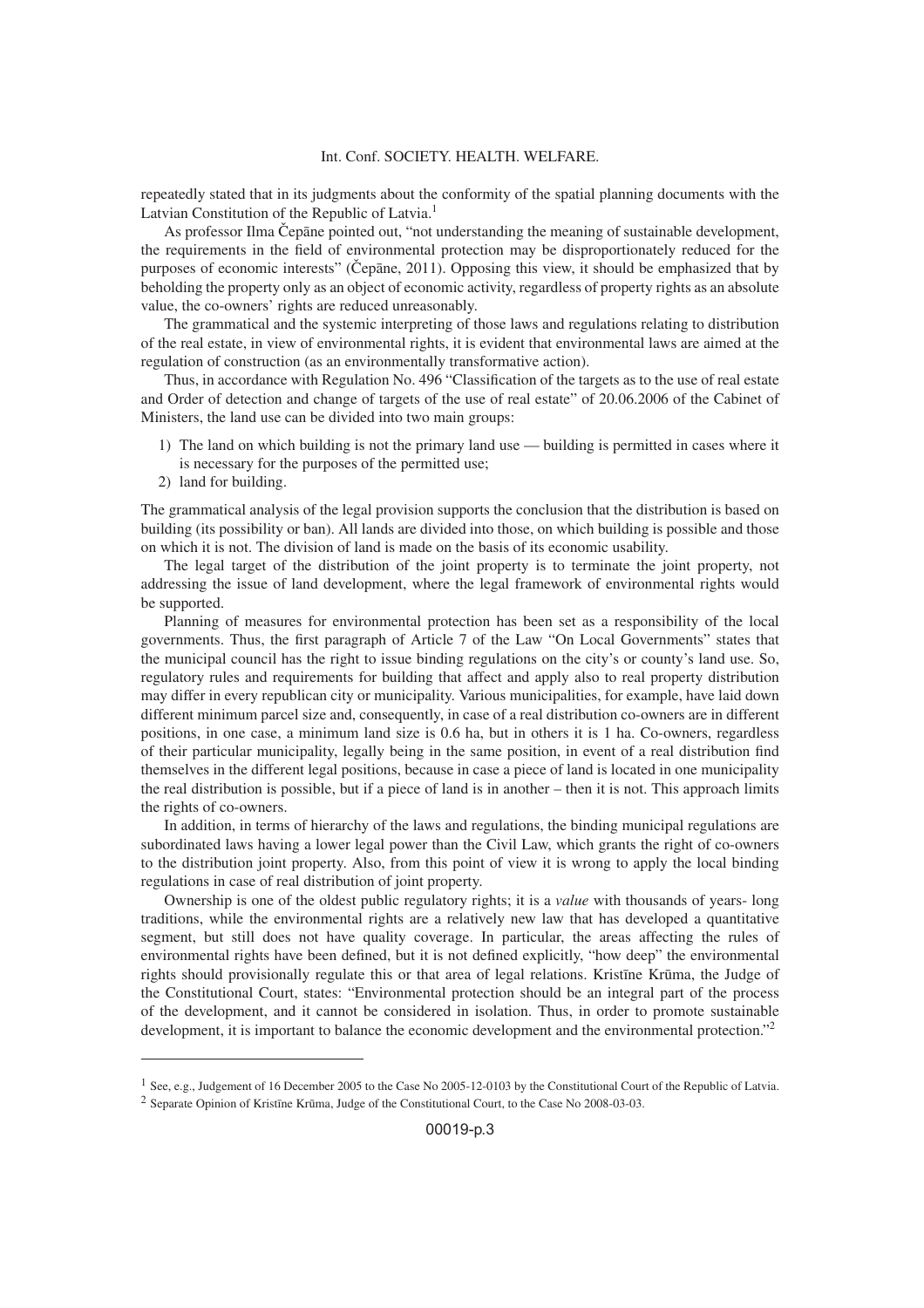### SHS Web of Conferences

The Constitutional Court has also recognized that the State has an obligation to reach a possibly higher level of environmental protection and the obligation to continuously improve the situation in the area of environmental protection.<sup>3</sup> However, as concerns the issue of the right of co-owners to divide a jointly owned real estate, the author believes that the environmental legislation is an inadequate regulation to the legitimate aim pursued. The division of real estate does not in itself expose to danger the objects protected by the environmental rights. Division of an object of a property (e.g., parcels) into a number of objects does not present damage to the environment.

There is an artificially created conflict between the legal system and the *value* system. The ambiguity of the situation, when it comes to the solution, is characterized by the cases considered by the Constitutional Court of the Republic of Latvia about the non-conformity of the spatial planning to the Constitution of the Republic of Latvia.

Spatial planning is a means of environmental protection. The rules relating to the spatial planning are responsibilities vested with the local governments. It could be understandable, because planning takes place in a particular region and its governing institutions must hold the right to decide. There are no sufficient legal grounds that the laws applied to the spatial planning would automatically apply to all transactions related to division of real estate. Distribution of joint property does not constitute an environmental modification for the purposes of covering it with buildings or taking any activities of environmental impact, where the minimum parcel size and other requirements should be observed. Distribution of the joint property is the termination of the joint property. Motives and targets of the legal entities may differ. The private property rights of co-owners are unduly limited by the public environmental rights.

### **Results**

As a result of the research, the author came to the following conclusions:

- 1) environmental laws are primarily focused on the regulation of construction (as an environmentally transformative action), in turn, the legal target of the distribution of joint property is to terminate the joint property;
- 2) the rules that affect and refer to the real division of real estate are different in every republican city or county municipality;
- 3) the real estate of land is classified by the construction criteria;
- 4) in the procedure of real distribution of joint property, the public law takes precedence over the civil law, leading to a substantial reduction of content property rights.

## **Conclusions**

In the rights of co-owners to divide a jointly owned property, the intervention of environment rights is inadequate to their legislative purpose. The division of real estate in itself cannot undermine the objects protected by environmental rights.

# **Proposals**

In order not to narrow down the rights of co-owners in the distribution of joint property under the influence of the environmental regulatory enactments, it is necessary:

1) legal provisions relating to spatial planning and to transactions involving the real distribution of an object of a joint property are not be applied automatically;

<sup>3</sup> In more detail: Judgement of 21 December 2007 of the Constitutional Court to the Case 2007-12-03, Point 21.